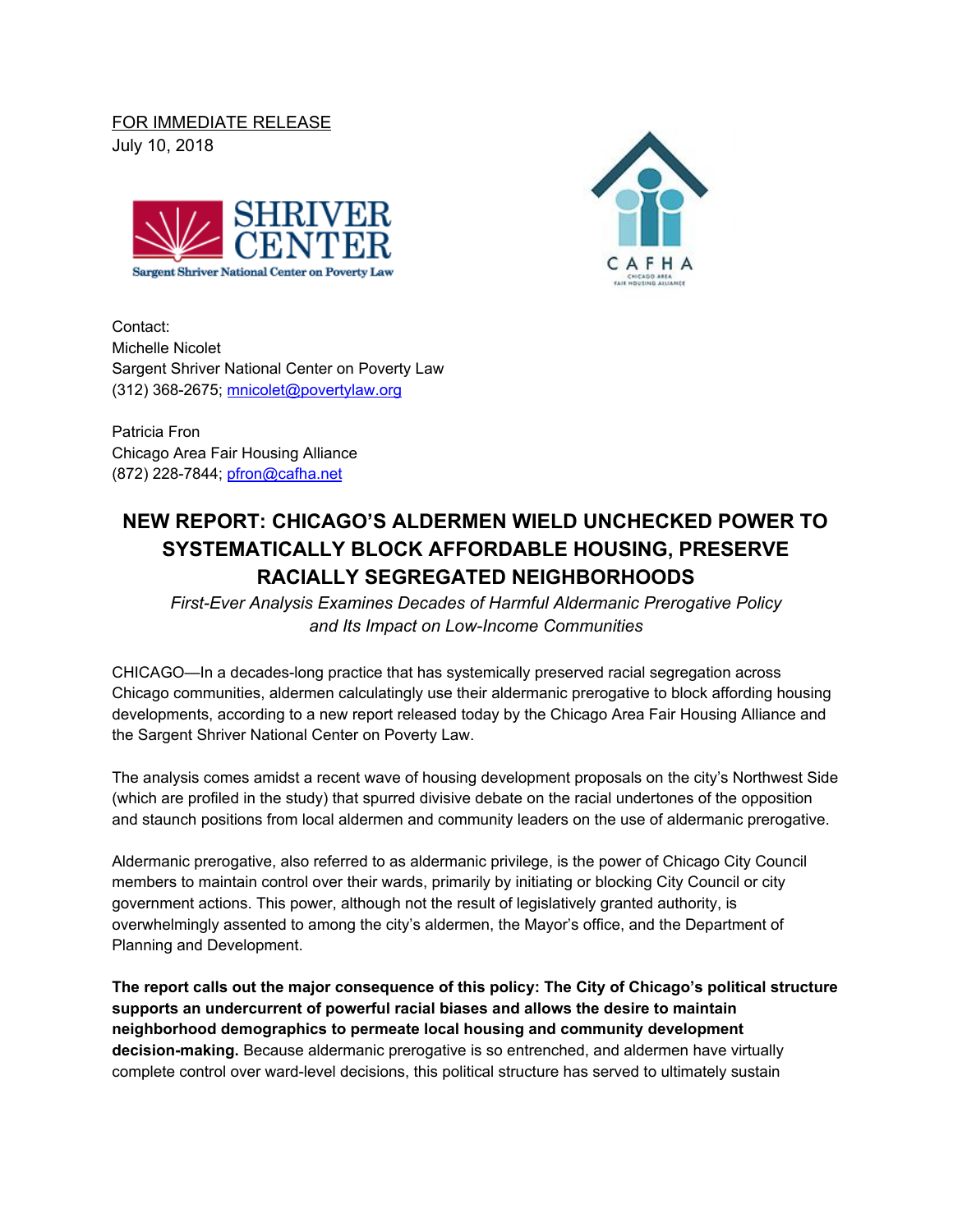Chicago's racially segregated neighborhoods. This is the first report to explicitly identify the current mechanics and quantify the impacts of aldermanic prerogative within a civil rights legal framework.

"Throughout Chicago's history, predominantly white and low-poverty neighborhoods have preserved neighborhood demographics through the powers of aldermanic prerogative. The desire for neighborhood preservation has quite literally shaped the city and continues to dictate who may live where," said Patricia Fron, Executive Director at the Chicago Area Fair Housing Alliance. "Chicago's deeply rooted political structure ultimately concentrates decision-making power among those with political capital while low-income Chicagoans have little say in where and how they live in the city."

Among the key findings in the report, *A City Fragmented: How Race, Power, and Aldermanic Prerogative Shape Chicago's Neighborhoods*:

- **Aldermen have unfettered zoning power.** Zoning powers entitle alderman the discretion to determine allowable land uses and developments within their wards.
- **Aldermanic prerogative enables evasion of the Affordable Requirements Ordinance.** Although the city has attempted to encourage inclusionary zoning—by binding affordable unit requirements to certain market rate developments through the Affordable Requirements Ordinance—aldermanic prerogative ensures that hyper-local controls can circumvent the citywide mandate.
- **Affordable housing deals are vulnerable.** Aldermen also control access to city funds and city-owned lots within their wards, effectively making or breaking affordable housing deals. Wards that are hostile to affordable housing become off-limits to developers by baking exorbitant financial risk into the development proposal process. Aldermen can also employ parliamentary and extra-parliamentary powers to delay development deals, ensuring that unwanted affordable housing will not be introduced before or voted on by the City Council.
- **Residents of the City of Chicago have endured decades of missed opportunities to develop affordable housing, especially in areas lacking a sufficient supply**. The impact of that loss is felt by all racial and ethnic groups in need of affordable housing, but disproportionately by black and Latinx families, who essentially end up living in created geographic boundaries.

"These findings demonstrate that the City of Chicago has neglected to fulfill its civil rights obligations by failing to ensure more equitable, affordable housing opportunities for families and to balance the power dynamics involved in community planning," says Kate Walz, Senior Director of Litigation and Director of Housing Justice at the Sargent Shriver National Center on Poverty Law. "The City has continued to allow aldermen to control where affordable housing is sited and as a result, maintain the city's rigid patterns of racial segregation."

The City Council's control and influence over the siting of affordable housing has been central to the city's operation since the 1930s, beginning with decisions made over where public housing would be built. In spite of aldermanic prerogative being exposed nearly 50 years ago, it remains the central mechanism wielded to maintain residential segregation. In the 1969 civil rights case, *Gautreaux v. Chicago Housing Authority*, the City of Chicago was found to have an intentional and deliberate policy to control where public housing was sited, which resulted in concentrations of public housing in predominantly black, low-income neighborhoods.

**The report calls for the City of Chicago to dismantle aldermanic prerogative and commit to comprehensive, city-wide planning to further racial equity.** Additional recommendations call for